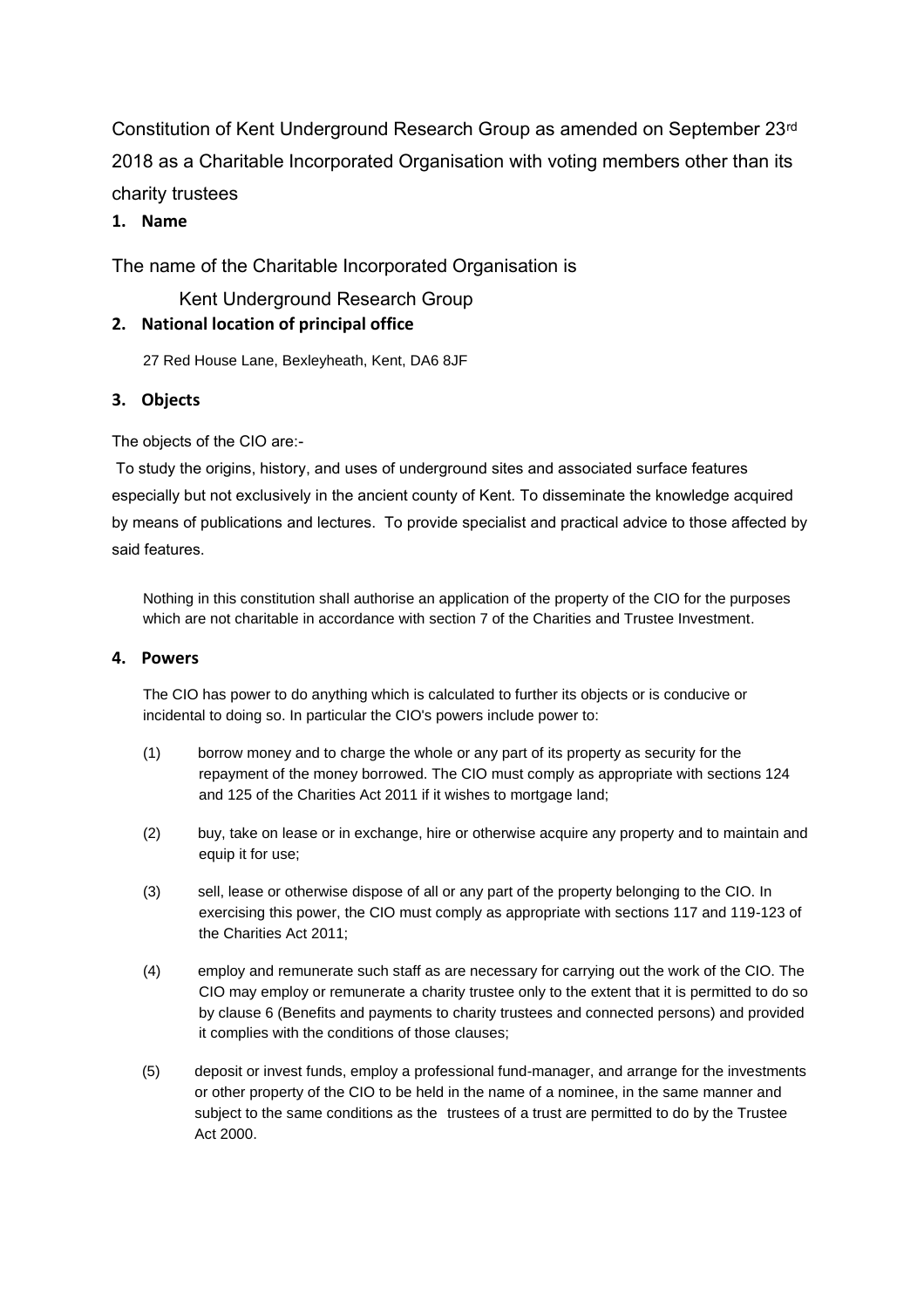# **5. Application of income and property**

- (1) The income and property of the CIO must be applied solely towards the promotion of the objects.
	- (a) A charity trustee is entitled to be reimbursed from the property of the CIO or may pay out of such property reasonable expenses properly incurred by him or her when acting on behalf of the CIO.
	- (b) A charity trustee may benefit from trustee indemnity insurance cover purchased at the CIO's expense in accordance with, and subject to the conditions in, section 189 of the Charities Act 2011.
- (2) None of the income or property of the CIO may be paid or transferred directly or indirectly by way of dividend, bonus or otherwise by way of profit to any member of the CIO. This does not prevent a member who is not also a charity trustee receiving:
	- (a) a benefit from the CIO as a beneficiary of the CIO;
	- (b) reasonable and proper remuneration for any goods or services supplied to the CIO.
- (3) Nothing in this clause shall prevent a charity trustee or connected person receiving any benefit or payment which is authorised by Clause 6.

### **6. Benefits and payments to charity trustees and connected persons**

#### **(1) General provisions**

No charity trustee or connected person may:

- (a) buy or receive any goods or services from the CIO on terms preferential to those applicable to members of the public;
- (b) sell goods, services, or any interest in land to the CIO;
- (c) be employed by, or receive any remuneration from, the CIO;
- (d) receive any other financial benefit from the CIO;

unless the payment or benefit is permitted by sub-clause (2) of this clause, or authorised by the court or the prior written consent of the Charity Commission ("the Commission") has been obtained. In this clause, a "financial benefit" means a benefit, direct or indirect, which is either money or has a monetary value.

#### **(2) Scope and powers permitting trustees' or connected persons' benefits**

- (a) A charity trustee or connected person may receive a benefit from the CIO as a beneficiary of the CIO provided that a majority of the trustees do not benefit in this way.
- (b) A charity trustee or connected person may enter into a contract for the supply of services, or of goods that are supplied in connection with the provision of services, to the CIO where that is permitted in accordance with, and subject to the conditions in, section 185 to 188 of the Charities Act 2011.
- (c) Subject to sub-clause (3) of this clause a charity trustee or connected person may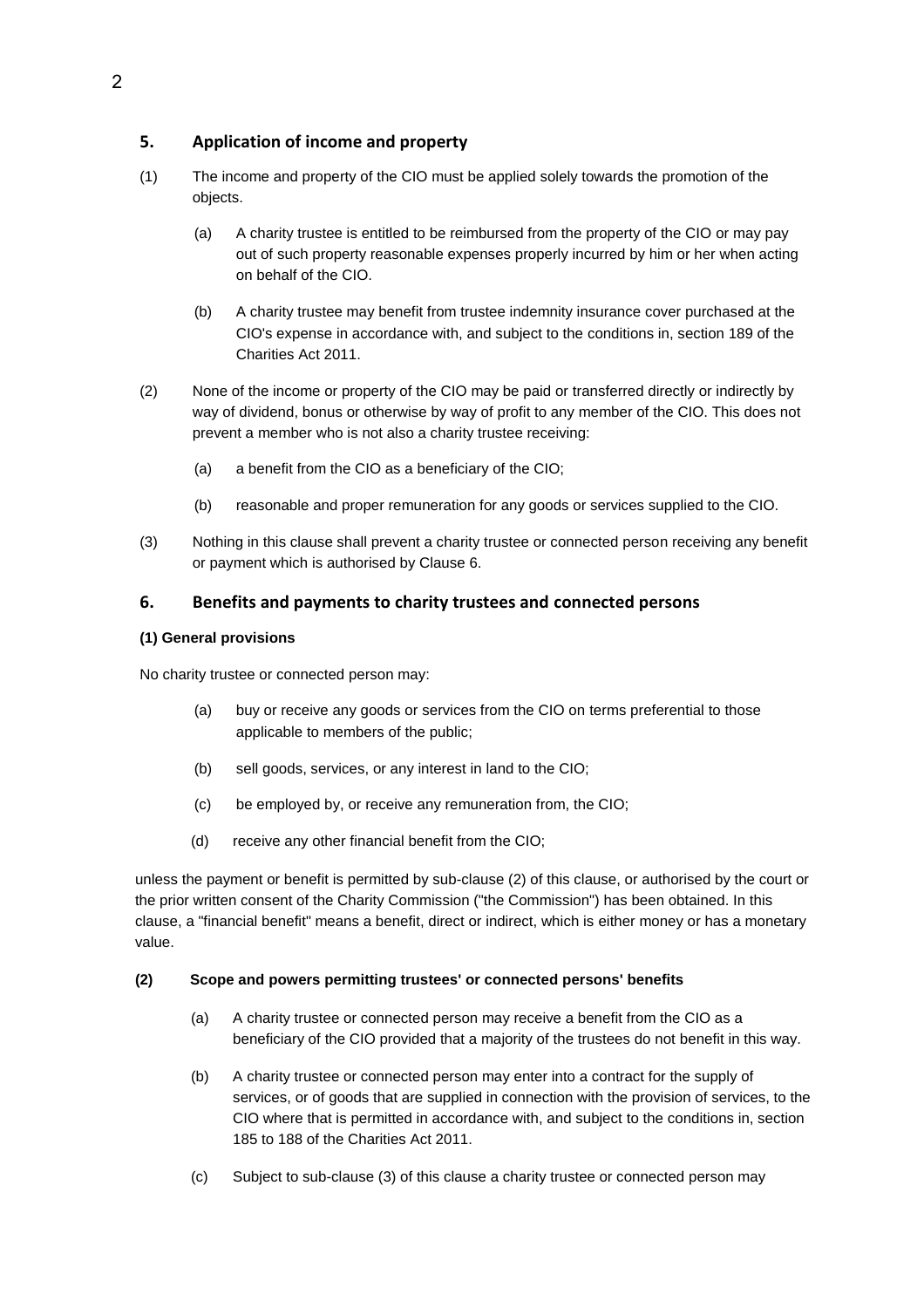provide the CIO with goods that are not supplied in connection with services provided to the CIO by the charity trustee or connected person.

- (d) A charity trustee or connected person may receive interest on money lent to the CIO at a reasonable and proper rate which must be not more than the Bank of England bank rate (also known as the base rate).
- (e) A charity trustee or connected person may receive rent for premises let by the trustee or connected person to the CIO. The amount of the rent and the other terms of the lease must be reasonable and proper. The charity trustee concerned must withdraw from any meeting at which such a proposal or the rent or other terms of the lease are under discussion.
- (f) A charity trustee or connected person may take part in the normal trading and fundraising activities of the CIO on the same terms as members of the public.

#### **(3) Payment for supply of goods only - controls**

The CIO and its charity trustees may only rely upon the authority provided by sub-clause (2)(c) of this clause if each of the following conditions is satisfied:

- (a) The amount or maximum amount of the payment for the goods is set out in a written agreement between the CIO and the charity trustee or connected person supplying the goods ("the supplier").
- (b) The amount or maximum amount of the payment for the goods does not exceed what is reasonable in the circumstances for the supply of the goods in question.
- (c) The other charity trustees are satisfied that it is in the best interests of the CIO to contract with the supplier rather than with someone who is not a charity trustee or connected person. In reaching that decision the charity trustees must balance the advantage of contracting with a charity trustee or connected person against the disadvantages of doing so.
- (d) The supplier is absent from the part of any meeting at which there is discussion of the proposal to enter into a contract or arrangement with him or her or it with regard to the supply of goods to the CIO.
- (e) The supplier does not vote on any such matter and is not to be counted when calculating whether a quorum of charity trustees is present at the meeting.
- (f) The reason for their decision is recorded by the charity trustees in the minute book.
- (g) A majority of the charity trustees then in office are not in receipt of remuneration or payments authorised by clause 6.

(4) In sub-clauses (2) and (3) of this clause:

- (a) "the CIO" includes any company in which the CIO:
	- (i) holds more than 50% of the shares; or
	- (ii) controls more than 50% of the voting rights attached to the shares; or
	- (iii) has the right to appoint one or more directors to the board of the company;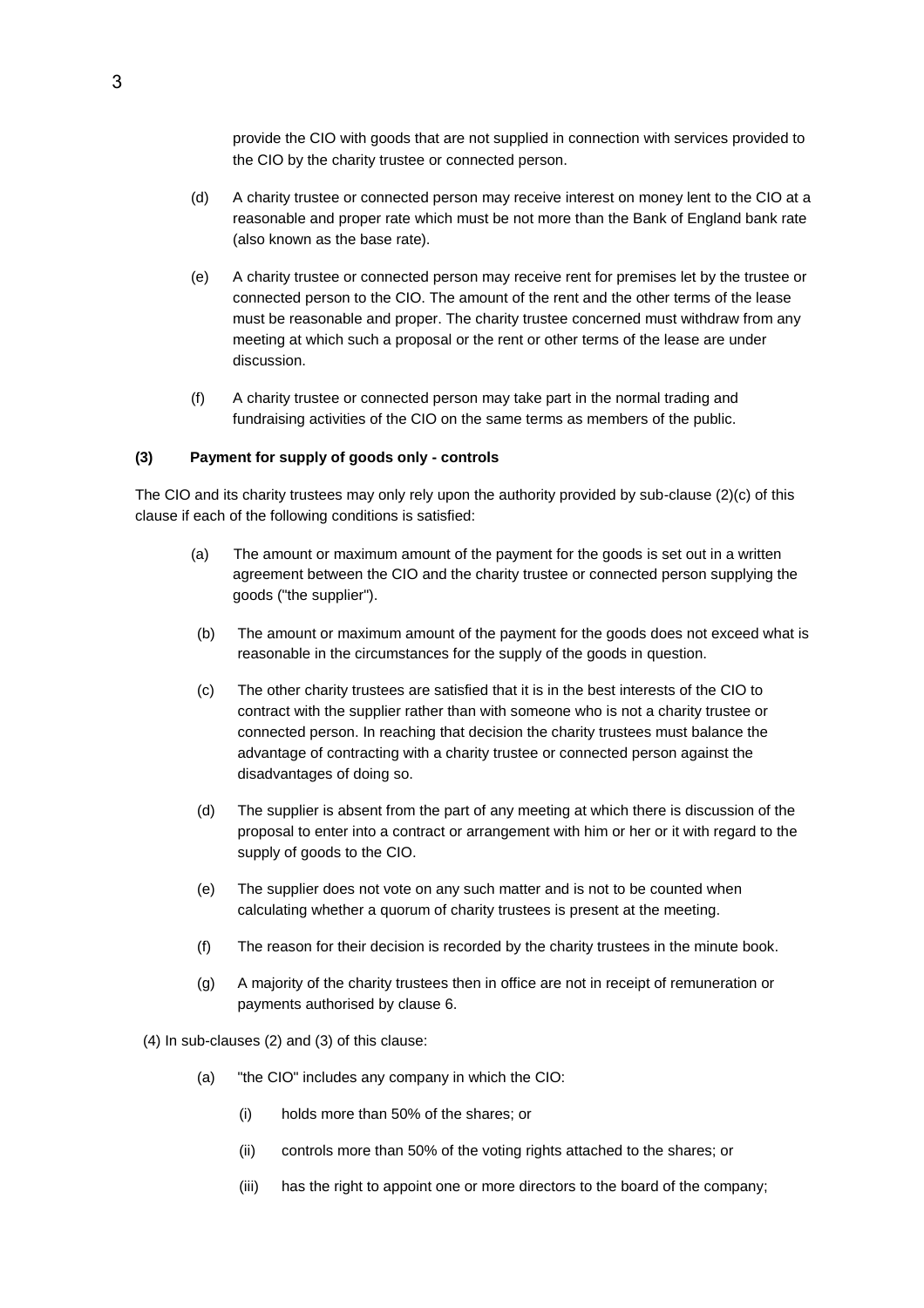(b) "connected person" includes any person within the definition set out in clause 30:

# **7. Conflicts of interest and conflicts of loyalty**

A charity trustee must:

- (1) declare the nature and extent of any interest, direct or indirect, which he or she has in a proposed transaction or arrangement with the CIO or in any transaction or arrangement entered into by the CIO which has not previously been declared; and
- (2) absent himself or herself from any discussions of the charity trustees in which it is possible that a conflict of interest will arise between his or her duty to act solely in the interests of the CIO and any personal interest (including but not limited to any financial interest).

Any charity trustee absenting himself or herself from any discussions in accordance with this clause must not vote or be counted as part of the quorum in any decision of the charity trustees on the matter.

### **8. Liability of members to contribute to the assets of the CIO if it is wound up**

- (1) If the CIO is wound up, each member of the CIO is liable to contribute to the assets of the CIO such amount (but not more than £1 as may be required for payment of the debts and liabilities of the CIO contracted before that person or organisation ceases to be a member, for payment of the costs, charges and expenses of winding up, and for adjustment of the rights of the contributing members among themselves.
- (2) In sub-clause (1) of this clause "member" includes any person or organisation that was a member of the CIO within 12 months before the commencement of the winding up.
- (3) But subject to that, the members of the CIO have no liability to contribute to its assets if it is wound up, and accordingly have no personal responsibility for the settlement of its debts and liabilities beyond the amount that they are liable to contribute.

### **9. Membership of the CIO**

#### **(1) Admission of new members**

#### **(a) Eligibility**

Membership of the CIO is open to anyone over the age of 18 who is interested in furthering its purposes, and who, by applying for membership, has indicated his, her or its agreement to become a member and acceptance of the duty of members set out in sub-clause (3) of this clause.

# Admission procedure

The charity trustees:

- (i) may require applications for membership to be made in any reasonable way that they decide;
- (ii) shall, if they approve an application for membership, notify the applicant of their decision within 21 days:
- (iii) may refuse an application for membership if they believe that it is in the best interests of the CIO for them to do so;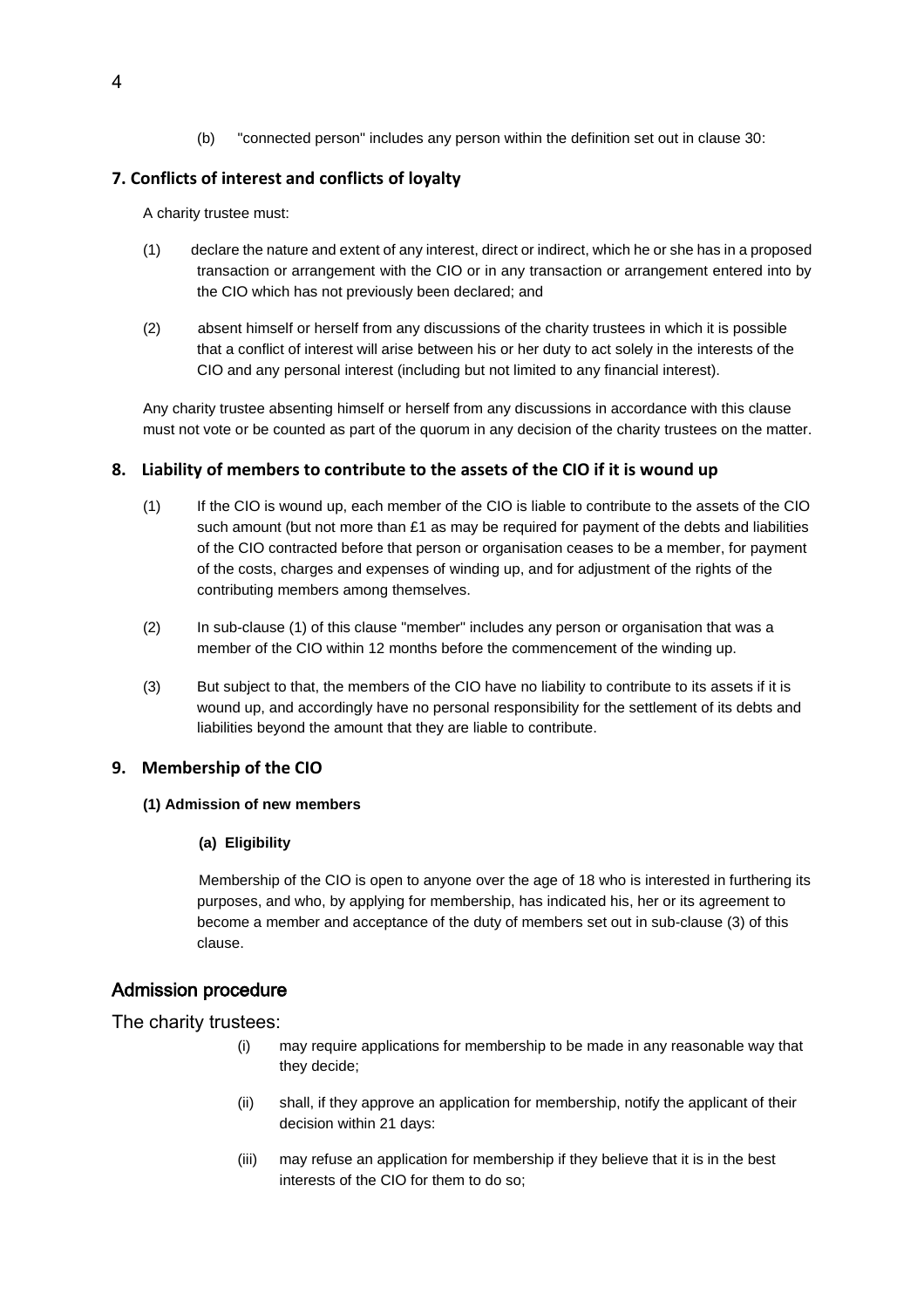- (iv) shall, if they decide to refuse an application for membership, give the applicant their reasons for doing so, within 21 days of the decision being taken, and give the applicant the opportunity to appeal against the refusal; and
- (v) shall give fair consideration to any such appeal, and shall inform the applicant of their decision, but any decision to confirm refusal of the application for membership shall be final.

### **(2) Transfer of membership**

Membership of the CIO cannot be transferred to anyone else

### **(3) Duty of members**

It is the duty of each member of the CIO to exercise his or her powers as a member of the CIO in the way he or she decides in good faith would be most likely to further the purposes of the CIO.

### **(4) Termination of membership**

(a) Membership of the CIO comes to an end if:

- (i) the member dies, or, in the case of an organisation that organisation ceases to exist; or
- (ii) the member sends a notice of resignation to the secretary on behalf of the trustees:
- (iii) any sum of money owed by the member to the CIO is not paid in full within six months of its falling due; or
- (iv) the charity trustees decide that it is in the best interests of the CIO that the member in question should be removed from membership, and pass a resolution to that effect.
- (b) Before the charity trustees take any decision to remove someone from membership of the CIO they must:
	- (i) inform the member of the reasons why it is proposed to remove him, her or it from membership;
	- (ii) give the member at least 21 clear days notice in which to make representations to the charity trustees as to why he, she or it should not be removed from membership;
	- (iii) at a duly constituted meeting of the charity trustees, consider whether or not the member should be removed from membership;
	- (iv) consider at that meeting any representations which the member makes as to why the member should not be removed; and
	- (v) allow the member, or the member's representative, to make those representations in person at that meeting, if the member so chooses.

#### **(5) Membership fees**

The CIO may require members to pay reasonable membership fees to the CIO.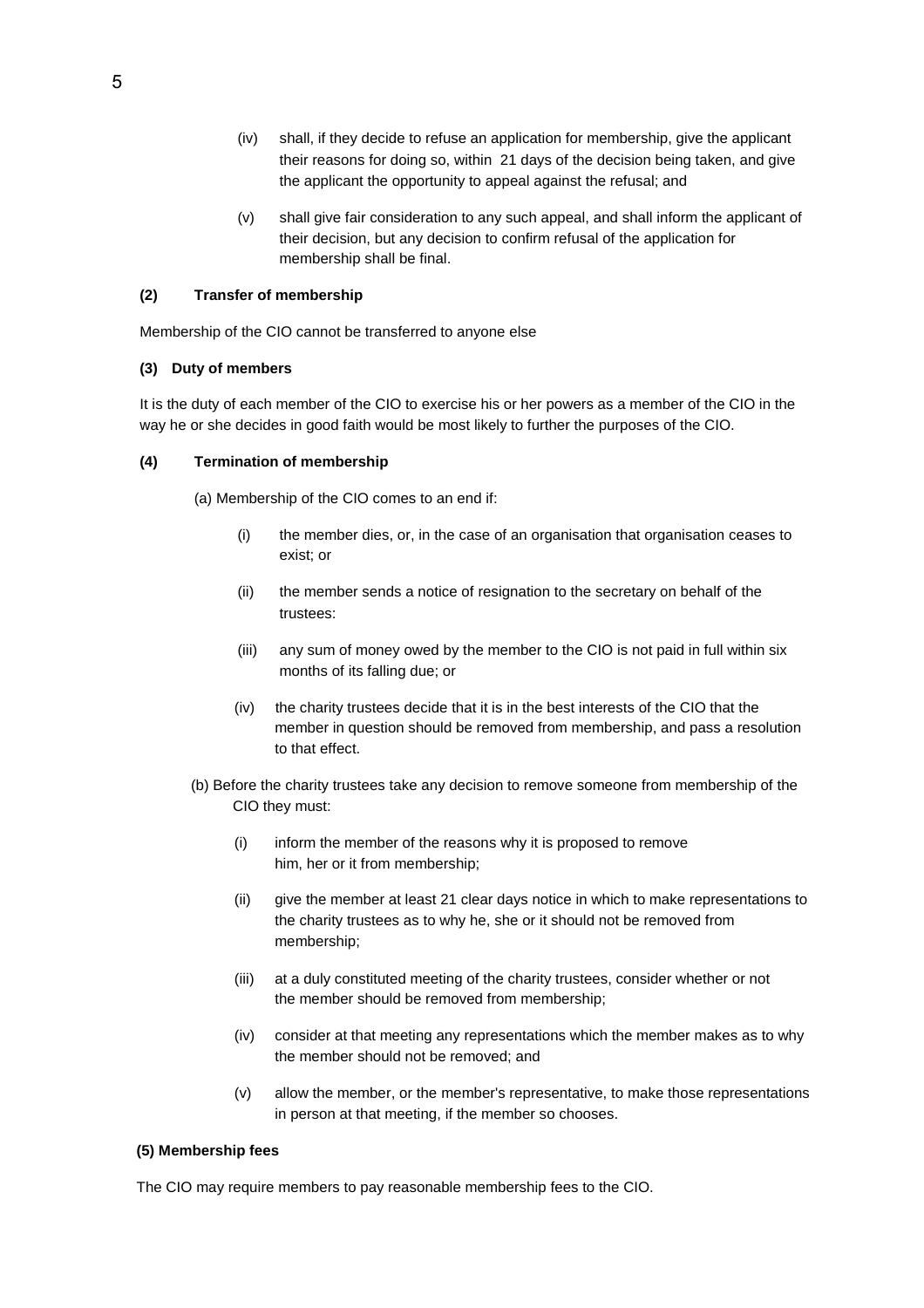#### **(6) Informal or associate (non-voting) membership**

- (a) The charity trustees may create associate or other classes of non-voting membership, and may determine the rights and obligations of any such members (including payment of membership fees), and the conditions for admission to, and termination of membership of any such class of members.
- (b) Other references in this constitution to "members" and "membership" do not apply to non-voting members, and non-voting members do not qualify as members for any purpose under the Charities Acts, General Regulations or Dissolution Regulations.

# **10. Members' decisions**

# **(1) General provisions**

Except for those decisions that must be taken in a particular way as indicated in sub-clause (4) of this clause, decisions of the members of the CIO may be taken either by vote at a general meeting as provided in sub-clause (2) of this clause or by written resolution as provided in subclause (3) of this clause.

### **(2) Taking ordinary decisions by vote**

Subject to sub-clause (4) of this clause, any decision of the members of the CIO may be taken by means of a resolution at a general meeting. Such a resolution may be passed by a simple majority of votes cast at the meeting.

### **(3) Taking ordinary decisions by written resolution without a general meeting**

- (a) Subject to sub-clause (4) of this clause, a resolution in writing agreed by a simple majority of all the members who would have been entitled to vote upon it had it been proposed at a general meeting shall be effective, provided that:
	- (i) a copy of the proposed resolution has been sent to all the members eligible to vote; and
	- (ii) a simple majority of members has signified its agreement to the resolution in a document or documents which are received at the principal office within the period of 28 days beginning with the circulation date. The document signifying a member's agreement must be authenticated by their signature (or in the case of an organisation which is a member, by execution according to its usual procedure), by a statement of their identity accompanying the document, or in such other manner as the CIO has specified.
- (b) The resolution in writing may comprise several copies to which one or more members has signified their agreement.
- (c) Eligibility to vote on the resolution is limited to members who are members of the CIO on the date when the proposal is first circulated in accordance with paragraph (a) above.
- (e) Not less than 10% of the members of the CIO may request the charity trustees to make a proposal for decision by the members. The charity trustees must within 21 days of receiving such a request comply with it if: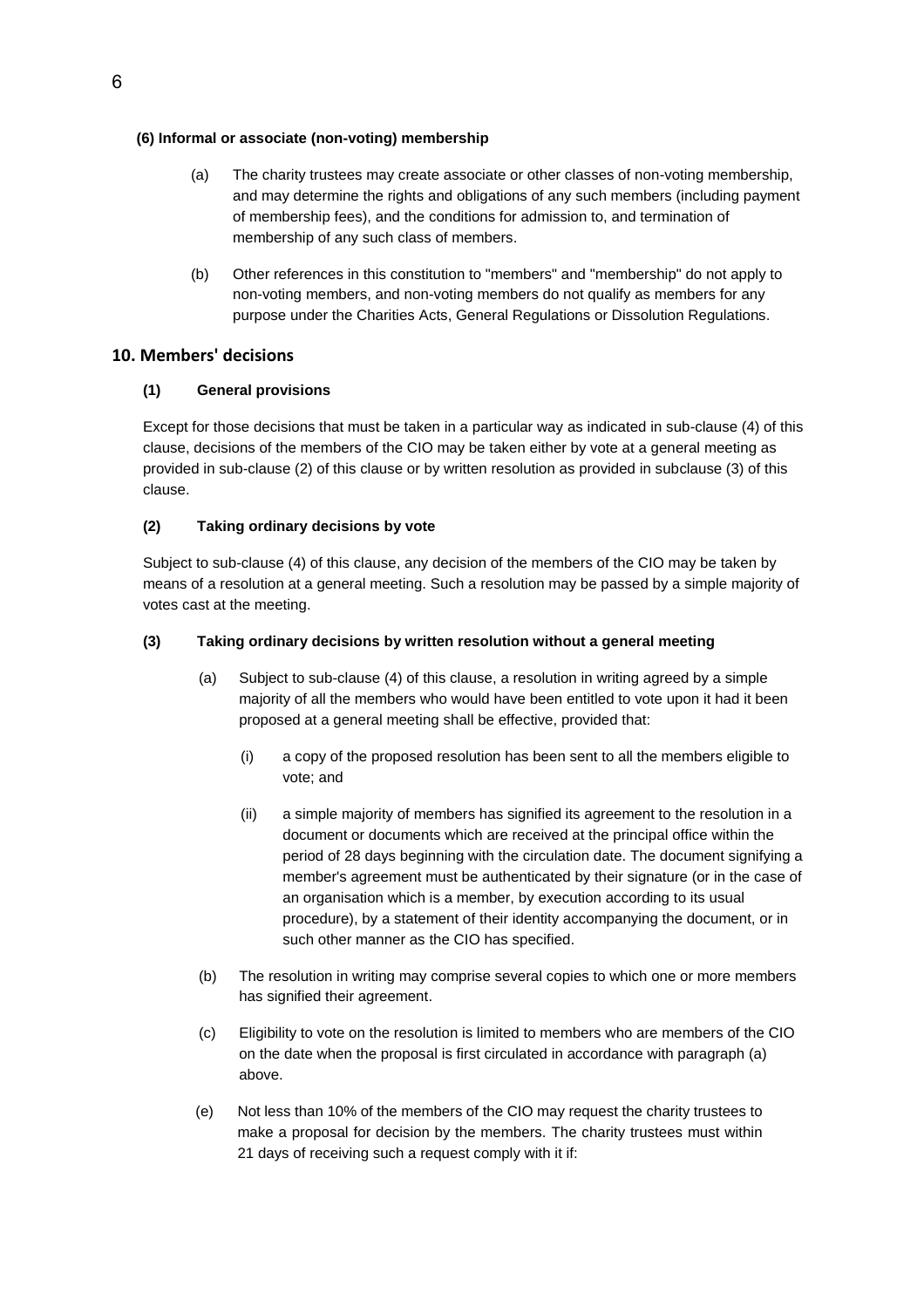- (i) The proposal is not frivolous or vexatious, and does not involve the publication of defamatory material;
- (ii) The proposal is stated with sufficient clarity to enable effect to be given to it if it is agreed by the members; and
- (iii) Effect can lawfully be given to the proposal if it is so agreed.
- (f) Sub-clauses (a) to (c) of this clause apply to a proposal made at the request of members.

#### **(4) Decisions that must be taken in a particular way**

- (a) Any decision to remove a trustee must be taken in accordance with clause 15(2).
- (b) Any decision to amend this constitution must be taken in accordance with clause 28 of this constitution (Amendment of Constitution).
- (c) Any decision to wind up or dissolve the CIO must be taken in accordance with clause 29 of this constitution (Voluntary winding up or dissolution). Any decision to amalgamate or transfer the undertaking of the CIO to one or more other CIOs must be taken in accordance with the provisions of the Charities Act 2011.

### **11. General meetings of members**

#### **(1) Types of general meeting**

There must be an annual general meeting (AGM) of the members of the CIO. The first AGM must be held within 18 months of the registration of the CIO, and subsequent AGMs must be held at intervals of not more than 15 months. The AGM must receive the annual statement of accounts (duly audited or examined where applicable) and the trustees' annual report, and must elect trustees as required under clause 13

Other general meetings of the members of the CIO may be held at any time.

All general meetings must be held in accordance with the following provisions.

#### **(2) Calling general meetings**

- (a) The charity trustees:
	- (i) must call the annual general meeting of the members of the CIO in accordance with sub-clause (1) of this clause, and identify it as such in the notice of the meeting; and
	- (ii) may call any other general meeting of the members at any time.
- (b) The charity trustees must, within 21 days, call a general meeting of the members of the CIO if:
	- (i) they receive a request to do so from at least 10% of the members of the CIO; and
	- (ii) the request states the general nature of the business to be dealt with at the meeting, and is authenticated by the member(s) making the request.
- (c) If, at the time of any such request, there has not been any general meeting of the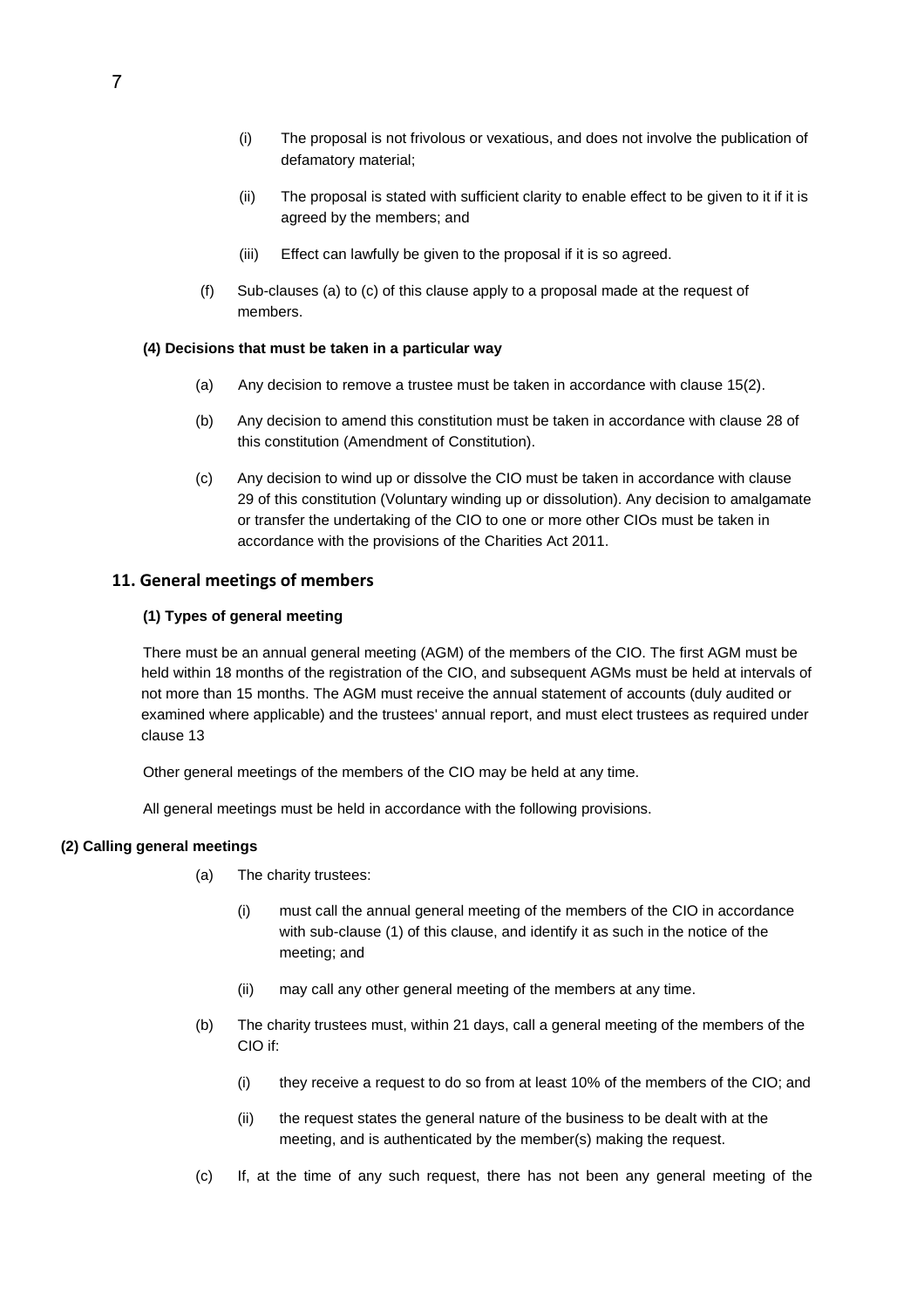members of the CIO for more than 12 months, then sub-clause (b)(i) of this clause shall have effect as if 5% were substituted for 10%.

- (d) Any such request may include particulars of a resolution that may properly be proposed, and is intended to be proposed, at the meeting.
- (e) A resolution may only properly be proposed if it is lawful, and is not defamatory, frivolous or vexatious.
- (f) Any general meeting called by the charity trustees at the request of the members of the CIO must be held within 28 days from the date on which it is called.
- (g) If the charity trustees fail to comply with this obligation to call a general meeting at the request of its members, then the members who requested the meeting may themselves call a general meeting.
- (h) A general meeting called in this way must be held not more than 3 months after the date when the members first requested the meeting.
- (i) The CIO must reimburse any reasonable expenses incurred by the members calling a general meeting by reason of the failure of the charity trustees to duly call the meeting, but the CIO shall be entitled to be indemnified by the charity trustees who were responsible for such failure.

#### **(3) Notice of general meetings**

- (a) The charity trustees, or, as the case may be, the relevant members of the CIO, must give at least 14 clear days notice of any general meeting to all of the members, and to any charity trustee of the CIO who is not a member.
- (b) If it is agreed by not less than 90% of all members of the CIO, any resolution may be proposed and passed at the meeting even though the requirements of sub-clause (3) (a) of this clause have not been met. This sub-clause does not apply where a specified period of notice is strictly required by another clause in this constitution, by the Charities Act 2011 or by the General Regulations.
- (c) The notice of any general meeting must:
	- (i) state the time and date of the meeting:
	- (ii) give the address at which the meeting is to take place;
	- (iii) give particulars of any resolution which is to be moved at the meeting, and of the general nature of any other business to be dealt with at the meeting; and
	- (iv) if a proposal to alter the constitution of the CIO is to be considered at the meeting, include the text of the proposed alteration;
	- (v) include, with the notice for the AGM, the annual statement of accounts and trustees' annual report, details of persons standing for election or re- election as trustee, or where allowed under clause 22 (Use of electronic communication), details

of where the information may be found on the CIO's website.

(d) Proof that an envelope containing a notice was properly addressed, prepaid and posted;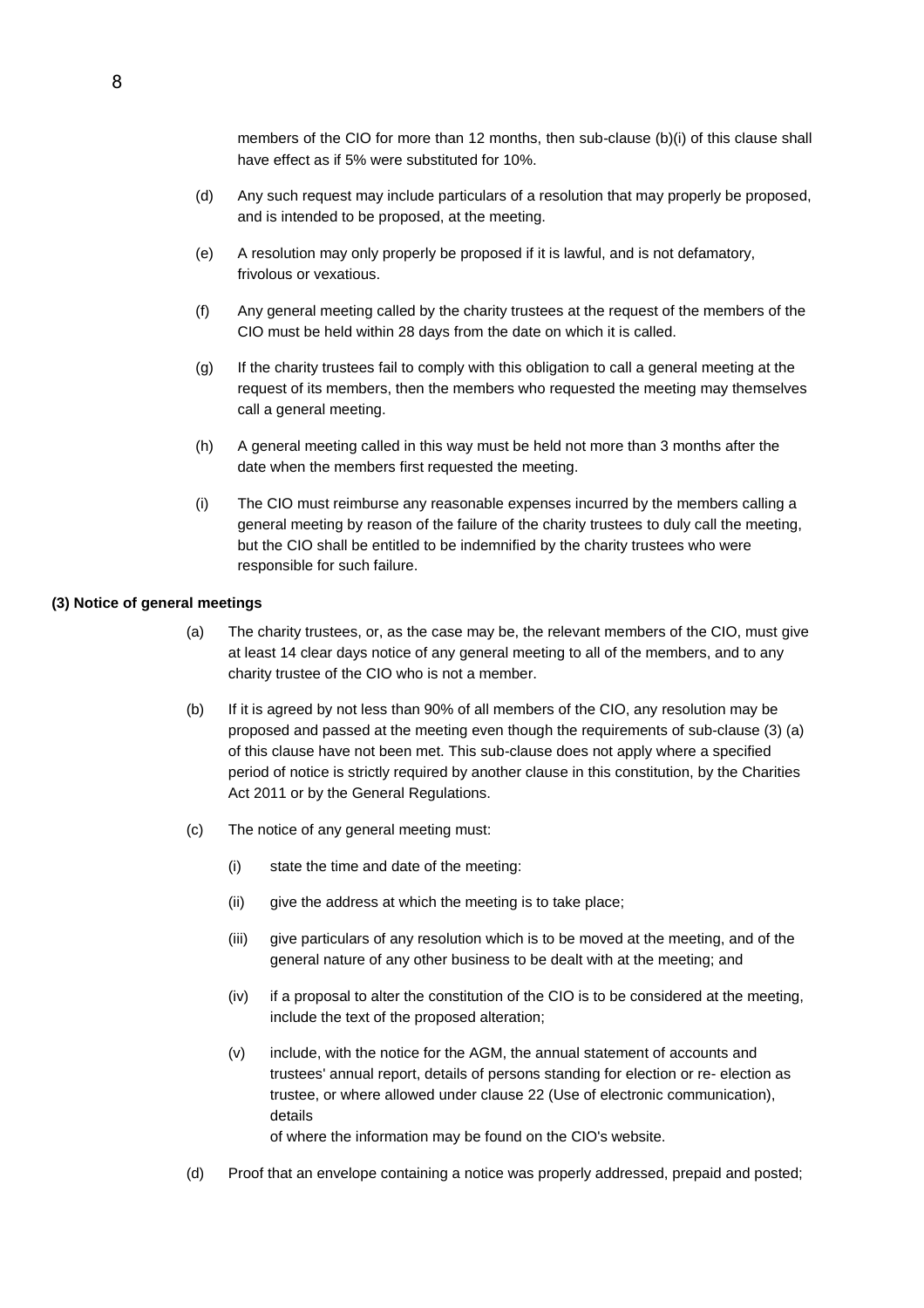or that an electronic form of notice was properly addressed and sent, shall be conclusive evidence that the notice was given. Notice shall be deemed to be given 48 hours after it was posted or sent.

- (e) The proceedings of a meeting shall not be invalidated because a member who was entitled to receive notice of the meeting did not receive it because of accidental omission by the CIO.
- (f) l Reform Services

### **(4) Chairing of general meetings**

The person nominated as chair by the charity trustees under clause 19](2) (Chairing of meetings), shall, if present at the general meeting and willing to act, preside as chair of the meeting. Subject to that, the members of the CIO who are present at a general meeting shall elect a chair to preside at the meeting.

### **(5) Quorum at general meetings**

- (a) No business may be transacted at any general meeting of the members of the CIO unless a quorum is present when the meeting starts.
- (b) Subject to the following provisions, the quorum for general meetings shall be the greater of 5% or 10 members. An organisation represented by a person present at the meeting in accordance with sub-clause (7) of this clause, is counted as being present in person.
- (c) If the meeting has been called by or at the request of the members and a quorum is not present within 15 minutes of the starting time specified in the notice of the meeting, the meeting is closed.
- (d) If the meeting has been called in any other way and a quorum is not present within 15 minutes of the starting time specified in the notice of the meeting, the chair must adjourn the meeting. The date, time and place at which the meeting will resume must be notified to the CIO's members at least seven clear days before the date on which it will resume.
- (e) If a quorum is not present within 15 minutes of the start time of the adjourned meeting, the member or members present at the meeting constitute a quorum.
- (f) If at any time during the meeting a quorum ceases to be present, the meeting may discuss issues and make recommendations to the trustees but may not make any decisions. If decisions are required which must be made by a meeting of the members, the meeting must be adjourned.

#### **(6) Voting at general meetings**

- (a) Any decision other than one falling within clause 10(4) (Decisions that must be taken in a particular way) shall be taken by a simple majority of votes cast at the meeting including proxy and postal votes)]. Every member has one vote unless otherwise provided in the rights of a particular class of membership under this constitution].
- (b) A resolution put to the vote of a meeting shall be decided on a show of hands, unless (before or on the declaration of the result of the show of hands) a poll is duly demanded. A poll may be demanded by the chair or by at least 10% of the members present in person or by proxy at the meeting.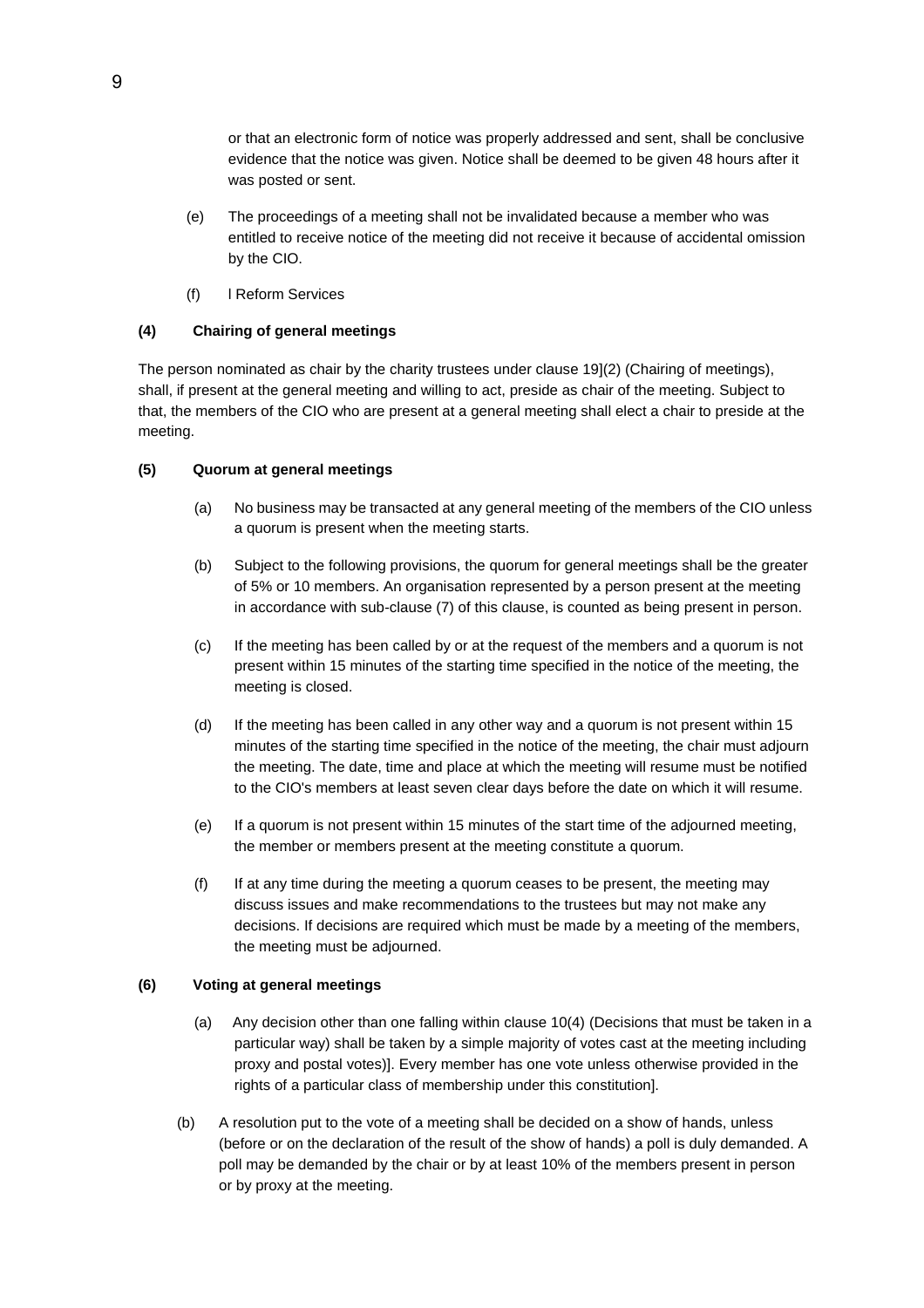- (c) A poll demanded on the election of a person to chair the meeting or on a question of adjournment must be taken immediately. A poll on any other matter shall be taken, and the result of the poll shall be announced, in such manner as the chair of the meeting shall decide, provided that the poll must be taken, and the result of the poll announced, within 30 days of the demand for the poll.
- (d) A poll may be taken:
	- (i) at the meeting at which it was demanded; or
	- (ii) at some other time and place specified by the chair; or
	- (iii) through the use of postal or electronic communications.
- (e) In the event of an equality of votes, whether on a show of hands or on a poll, the chair of the meeting shall have a second, or casting vote.
- (f) Any objection to the qualification of any voter must be raised at the meeting at which the vote is cast and the decision of the chair of the meeting shall be final.

### **(7) Adjournment of meetings**

The chair may with the consent of a meeting at which a quorum is present (and shall if so directed by the meeting) adjourn the meeting to another time and/or place. No business may be transacted at an adjourned meeting except business which could properly have been transacted at the original meeting.

# **12. Charity trustees**

### **(1) Functions and duties of charity trustees**

The charity trustees shall manage the affairs of the CIO and may for that purpose exercise all the powers of the CIO. It is the duty of each charity trustee:

- (a) to exercise his or her powers and to perform his or her functions as a trustee of the CIO in the way he or she decides in good faith would be most likely to further the purposes of the CIO; and
- (b) to exercise, in the performance of those functions, such care and skill as is reasonable in the circumstances having regard in particular to:
	- (i) any special knowledge or experience that he or she has or holds himself or herself out as having; and
	- (ii) if he or she acts as a charity trustee of the CIO in the course of a business or profession, to any special knowledge or experience that it is reasonable to expect of a person acting in the course of that kind of business or profession.

#### **(2) Eligibility for trusteeship**

- (a) Every charity trustee must be a natural person.
- (b) No one may be appointed as a charity trustee:
	- if he or she is under the age of 18 years; or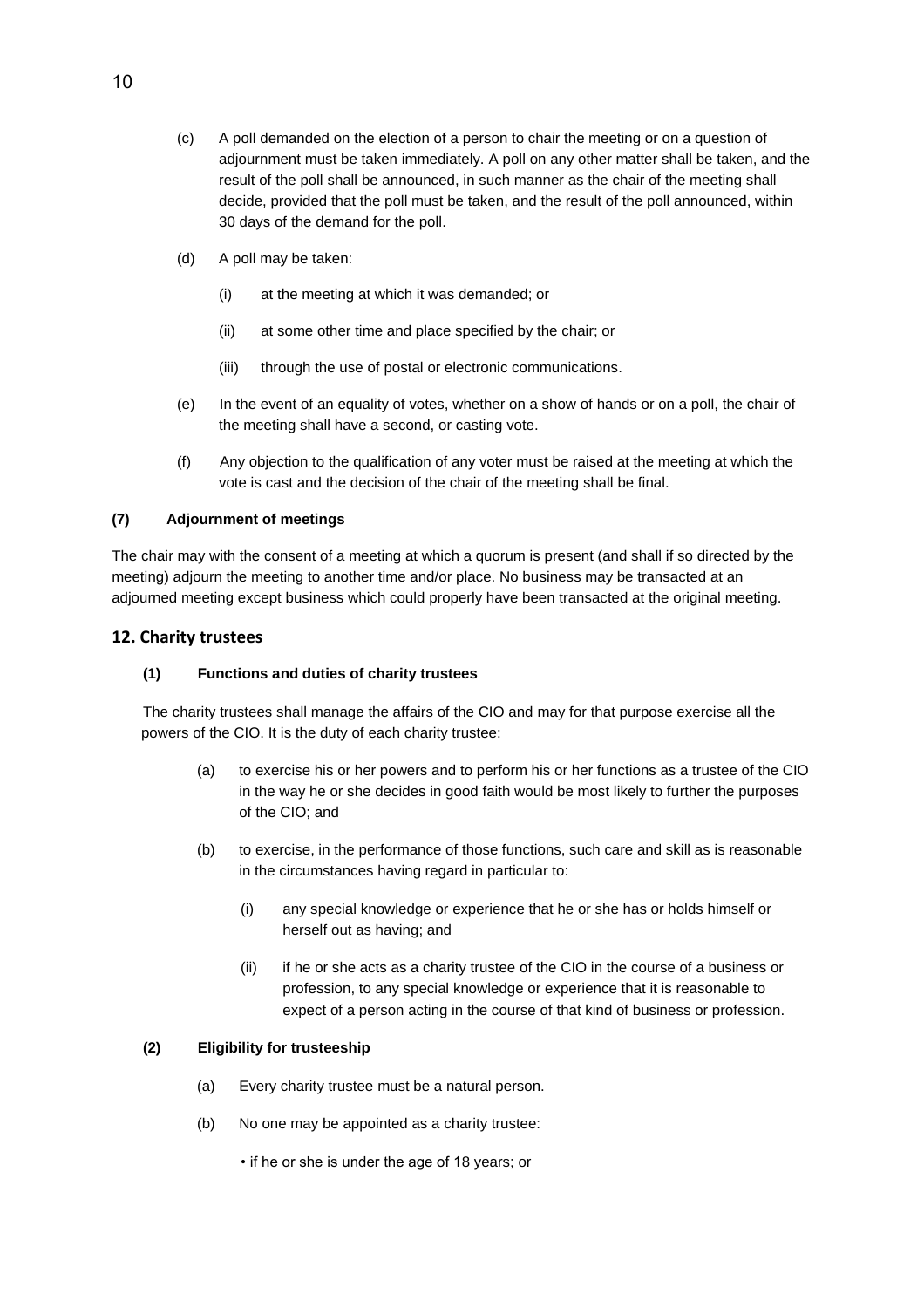if he or she would automatically cease to hold office under the provisions of clause 15(1)(f).

(c) No one is entitled to act as a charity trustee whether on appointment or on any reappointment until he or she has expressly acknowledged, in whatever way the charity trustees decide, his or her acceptance of the office of charity trustee.

#### **(3) Number of charity trustees**

- (a) There should be: Not less than 2 nor more than 4 elected trustees; 3 ex officio trustees; and
- (b) There must be at least 3 charity trustees. If the number falls below this minimum, the remaining trustee or trustees may act only to call a meeting of the charity trustees, or appoint a new charity trustee.
- (c) The maximum number of charity trustees that can be appointed is as provided in subclause (a) of this clause. No trustee appointment may be made in excess of these provisions.

#### **(4) First charity trustees**

The first charity trustees of the CIO are – Emma Shrek General Secretary Peter Burton Hon Treasurer Rod LeGear Chairman Paul Thorne Mike Clinch

#### **13. Appointment of charity trustees**

#### **(1) Elected charity trustees**

- (a) At the first annual general meeting of the members of the CIO all the elected charity trustees shall retire from office,-
- (b) At every subsequent annual general meeting of the members of the CIO, one-third of the elected charity trustees shall retire from office. If the number of elected charity trustees is not three or a multiple of three, then the number nearest to one-third shall retire from office, but if there is only one charity trustee, he or she shall retire,-
- (c) The charity trustees to retire by rotation shall be those who have been longest in office since their last appointment or reappointment. If any trustees were last appointed or reappointed on the same day those to retire shall (unless they otherwise agree among themselves) be determined by lot;
- (d) The vacancies so arising may be filled by the decision of the members at the annual general meeting; any vacancies not filled at the annual general meeting may be filled as provided in sub-clause (e) of this clause;
- (e) The members or the charity trustees may at any time decide to appoint a new charity trustee, whether in place of a charity trustee who has retired or been removed in accordance with clause 15 (Retirement and removal of charity trustees), or as an additional charity trustee, provided that the limit specified in clause 12(3) on the number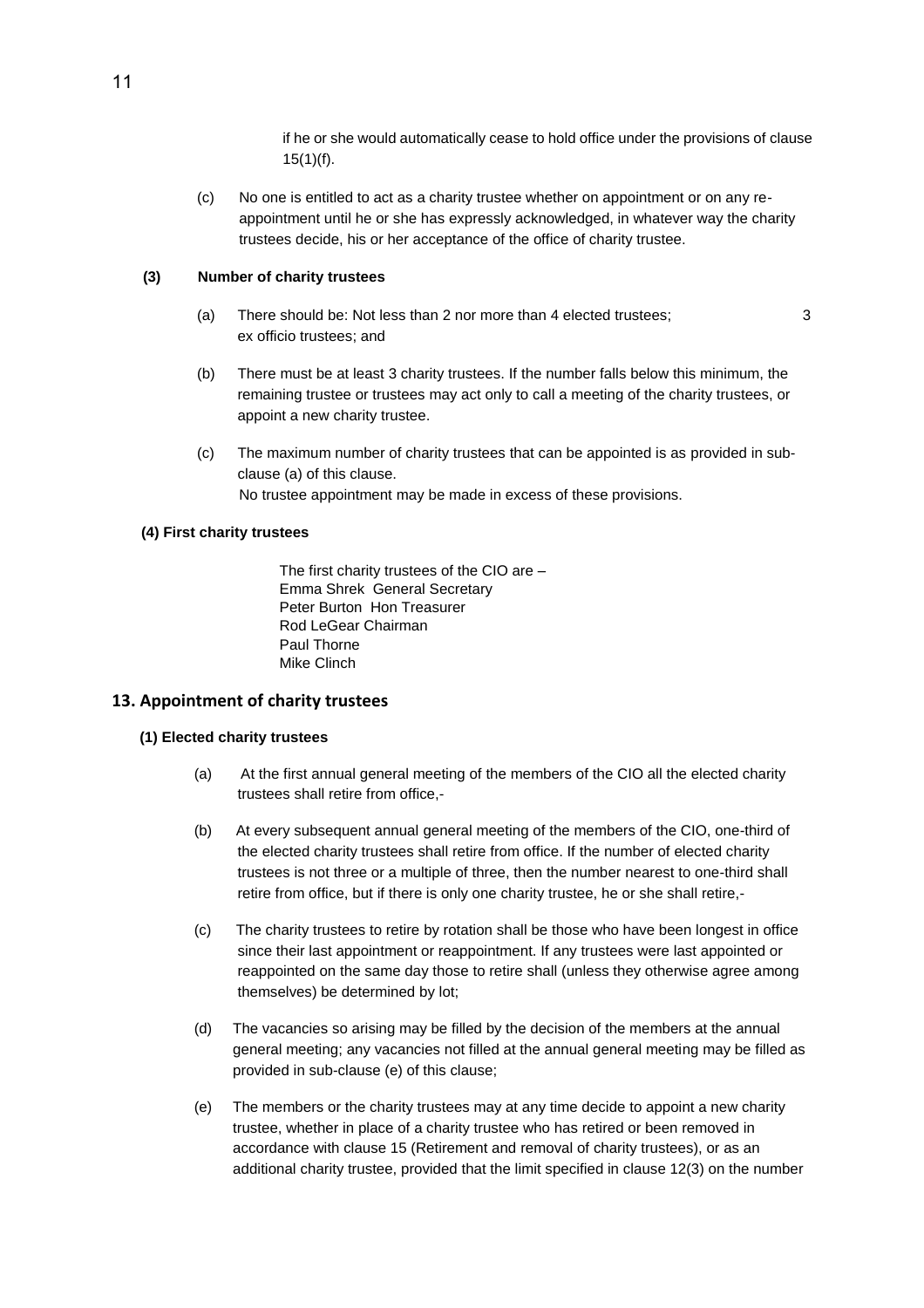of charity trustees would not as a result be exceeded;

(f) A person so appointed by the members of the CIO shall retire in accordance with the provisions of sub-clauses and (c) of this clause. A person so appointed by the charity trustees shall retire at the conclusion of the annual general meeting next following the date of his appointment, and shall not be counted for the purpose of determining which of the charity trustees is to retire by rotation at that meeting.

### **(2) Ex officio charity trustees**

The General Secretary, Hon Treasurer and the Chairman for the time being the office holders shall automatically, by virtue of holding that office be a charity trustee.

If unwilling to act as a charity trustee, the office holder may:

- (a) before accepting appointment as a charity trustee, give notice in writing to the trustees of his or her unwillingness to act in that capacity; or
- (b) after accepting appointment as a charity trustee, resign under the provisions contained in clause 15 (Retirement and removal of charity trustees).

The office of ex officio charity trustee will then remain vacant until the office holder ceases to hold office.

### **14. Information for new charity trustees**

The charity trustees will make available to each new charity trustee, on or before his or her first appointment:

- (a) a copy of this constitution and any amendments made to it; and
- (b) a copy of the CIO's latest trustees' annual report and statement of accounts.

### **15. Retirement and removal of charity trustees**

(1) A charity trustee ceases to hold office if he or she:

- (a) retires by notifying the CIO in writing (but only if enough charity trustees will remain in office when the notice of resignation takes effect to form a quorum for meetings);
- (b) is absent without the permission of the charity trustees from all their meetings held within a period of six months and the trustees resolve that his or her office be vacated;
- (c) dies;
- (d) in the written opinion, given to the company, of a registered medical practitioner treating that person, has become physically or mentally incapable of acting as a director and may remain so for more than three months;
- (e) is removed by the members of the CIO in accordance with sub-clause (2) of this clause; or
- (f) is disqualified from acting as a charity trustee by virtue of section 178-180 of the Charities Act 2011 (or any statutory re-enactment or modification of that provision).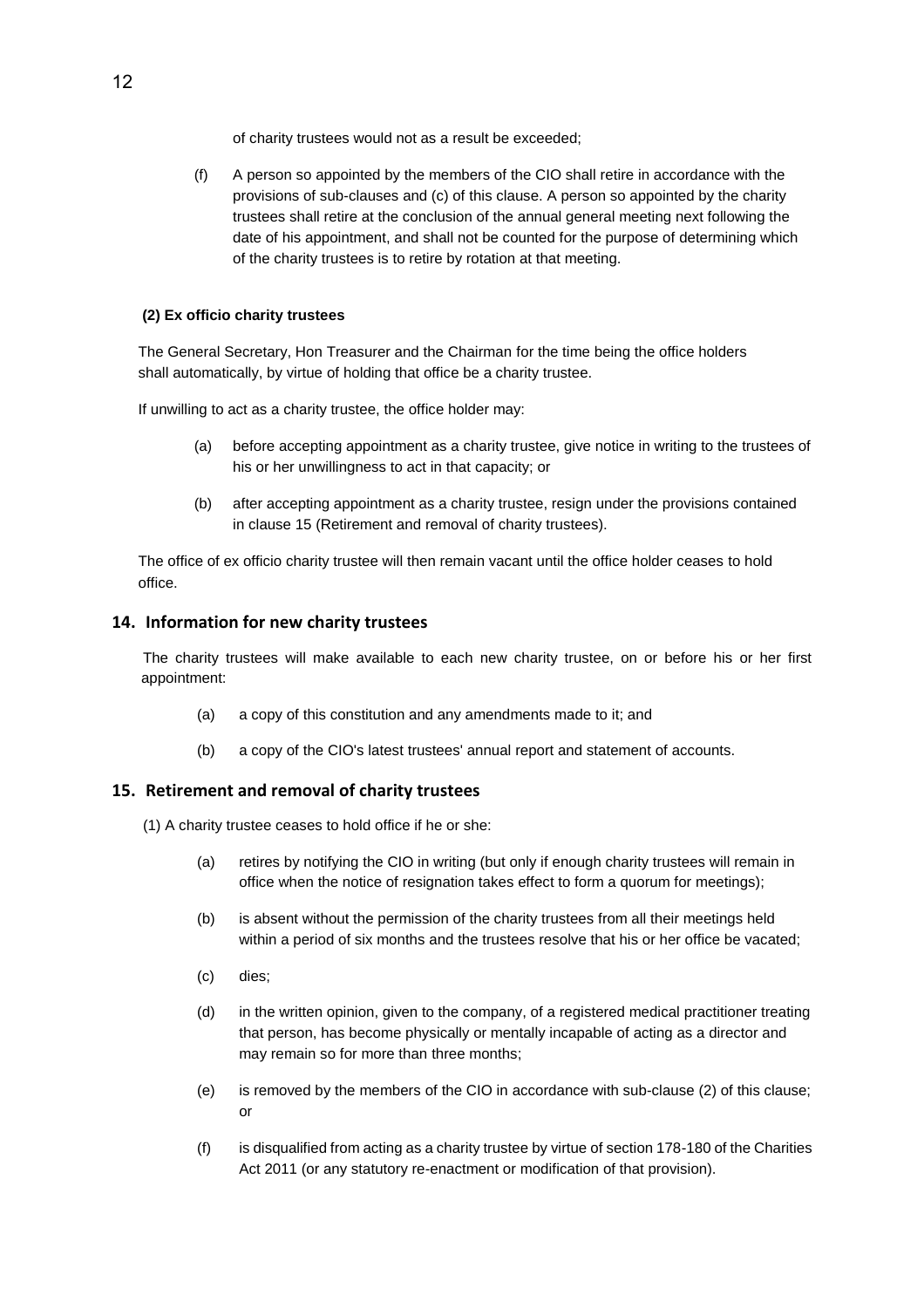- (2) A charity trustee shall be removed from office if a resolution to remove that trustee is proposed at a general meeting of the members called for that purpose and properly convened in accordance with clause 11, and the resolution is passed by a two-thirds majority of votes cast at the meeting.
- (3) A resolution to remove a charity trustee in accordance with this clause shall not take effect unless the individual concerned has been given at least 14 clear days' notice in writing that the resolution is to be proposed, specifying the circumstances alleged to justify removal from office, and has been given a reasonable opportunity of making oral and/or written representations to the members of the CIO.

### **16. Reappointment of charity trustees**

Any person who retires as a charity trustee by rotation or by giving notice to the CIO is eligible for reappointment.

# **17. Taking of decisions by charity trustees**

Any decision may be taken either:

at a meeting of the charity trustees; or

• by resolution in writing or electronic form agreed by a majority of all of the charity trustees, which may comprise either a single document or several documents containing the text of the resolution in like form to which the majority of all of the charity trustees has signified their agreement. Such a resolution shall be effective provided that a copy of the proposed resolution has been sent, at or as near as reasonably practicable to the same time, to all of the charity trustees; and the majority of all of the charity trustees has signified agreement to the resolution in a document or documents which has or have been authenticated by their signature, by a statement of their identity accompanying the document or documents, or in such other manner as the charity trustees have previously resolved, and delivered to the CIO at its principal office or such other place as the trustees may resolve within 28 days of the circulation date.

### **18. Delegation by charity trustees**

(1) The charity trustees may delegate any of their powers or functions to a committee or committees, and, if they do, they must determine the terms and conditions on which the delegation is made. The charity trustees may at any time alter those terms and conditions, or revoke the delegation.

This power is in addition to the power of delegation in the General Regulations and any other power of delegation available to the charity trustees, but is subject to the following requirements -

### (2)

the General Regulations a committee may consist of two or more persons, but at least one member of each committee must be a charity trustee;

- (a) the acts and proceedings of any committee must be brought to the attention of the charity trustees as a whole as soon as is reasonably practicable; and
- (b) the charity trustees shall from time to time review the arrangements which they have made for the delegation of their powers.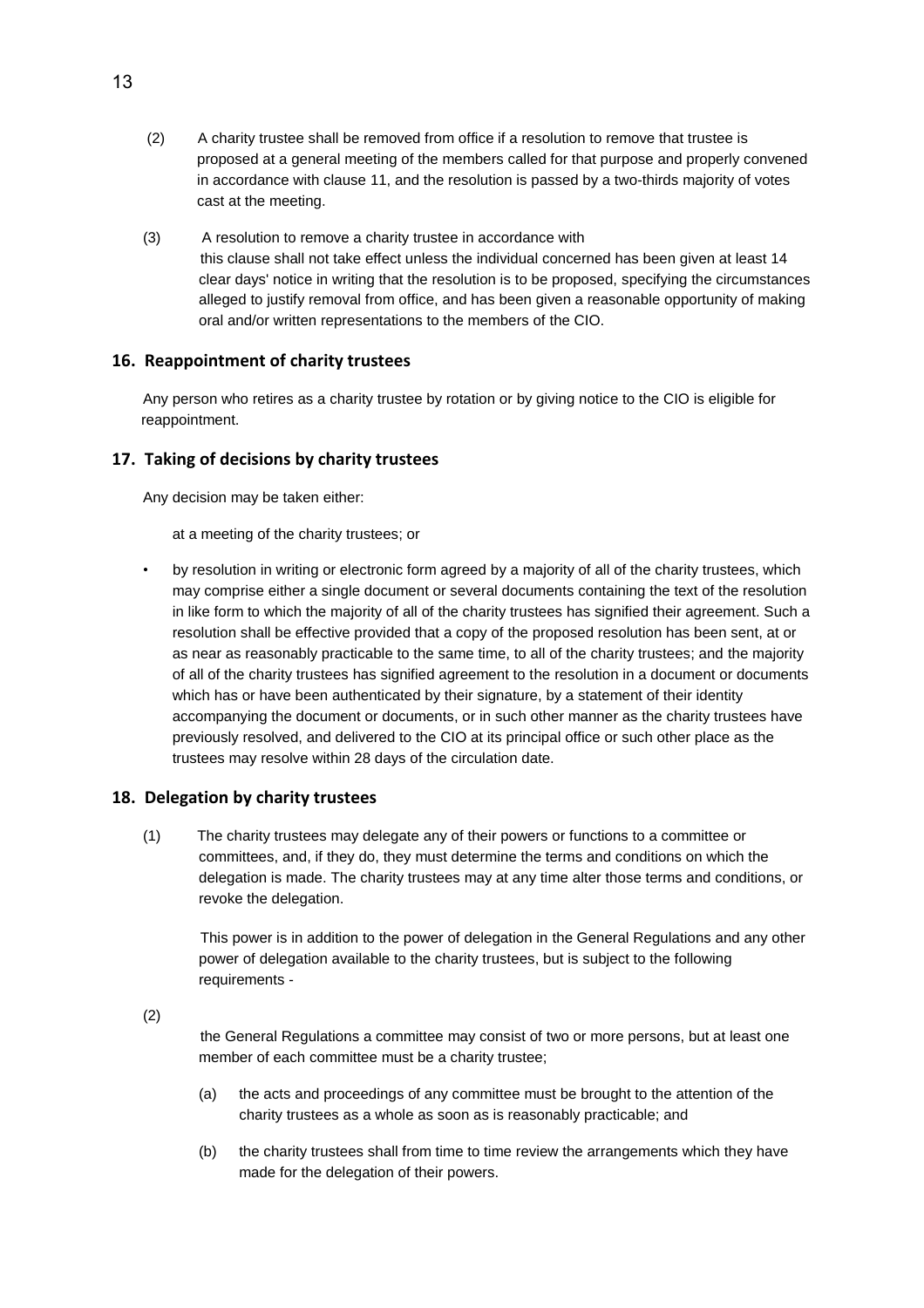# **19. Meetings and proceedings of charity trustees**

# **(1) Calling meetings**

- (a) Any charity trustee may call a meeting of the charity trustees.
- (b) Subject to that, the charity trustees shall decide how their meetings are to be called, and what notice is required.

### **(2) Chairing of meetings**

The charity trustees may appoint one of their number to chair their meetings and may at any time revoke such appointment. If no-one has been so appointed, or if the person appointed is unwilling to preside or is not present within 10 minutes after the time of the meeting, the charity trustees present may appoint one of their number to chair that meeting.

### **(3) Procedure at meetings**

- (a) No decision shall be taken at a meeting unless a quorum is present at the time when the decision is taken. The quorum is two charity trustees, or the number nearest to one third]of the total number of charity trustees, whichever is greater, or such larger number as the charity trustees may decide from time to time. A charity trustee shall not be counted in the quorum present when any decision is made about a matter upon which he or she is not entitled to vote.
- (b) Questions arising at a meeting shall be decided by a majority of those eligible to vote.
- (c) In the case of an equality of votes, the chair shall have a second or casting vote.

### **(4) Participation in meetings by electronic means**

- (a) A meeting may be held by suitable electronic means agreed by the charity trustees in which each participant may communicate with all the other participants.
- (b) Any charity trustee participating at a meeting by suitable electronic means agreed by the charity trustees in which a participant or participants may communicate with all the other participants shall qualify as being present at the meeting.
- (c) Meetings held by electronic means must comply with rules for meetings, including chairing and the taking of minutes.

### **20. Saving provisions**

- (1) Subject to sub-clause (2) of this clause, all decisions of the charity trustees, or of a committee of charity trustees, shall be valid notwithstanding the participation in any vote of a charity trustee:
	- who was disqualified from holding office;
	- who had previously retired or who had been obliged by the constitution to vacate office;

if, without the vote of that charity trustee and that charity trustee being counted in the quorum, the decision has been made by a majority of the charity trustees at a quorate meeting.

(2) Sub-clause (1) of this clause does not permit a charity trustee to keep any benefit that may be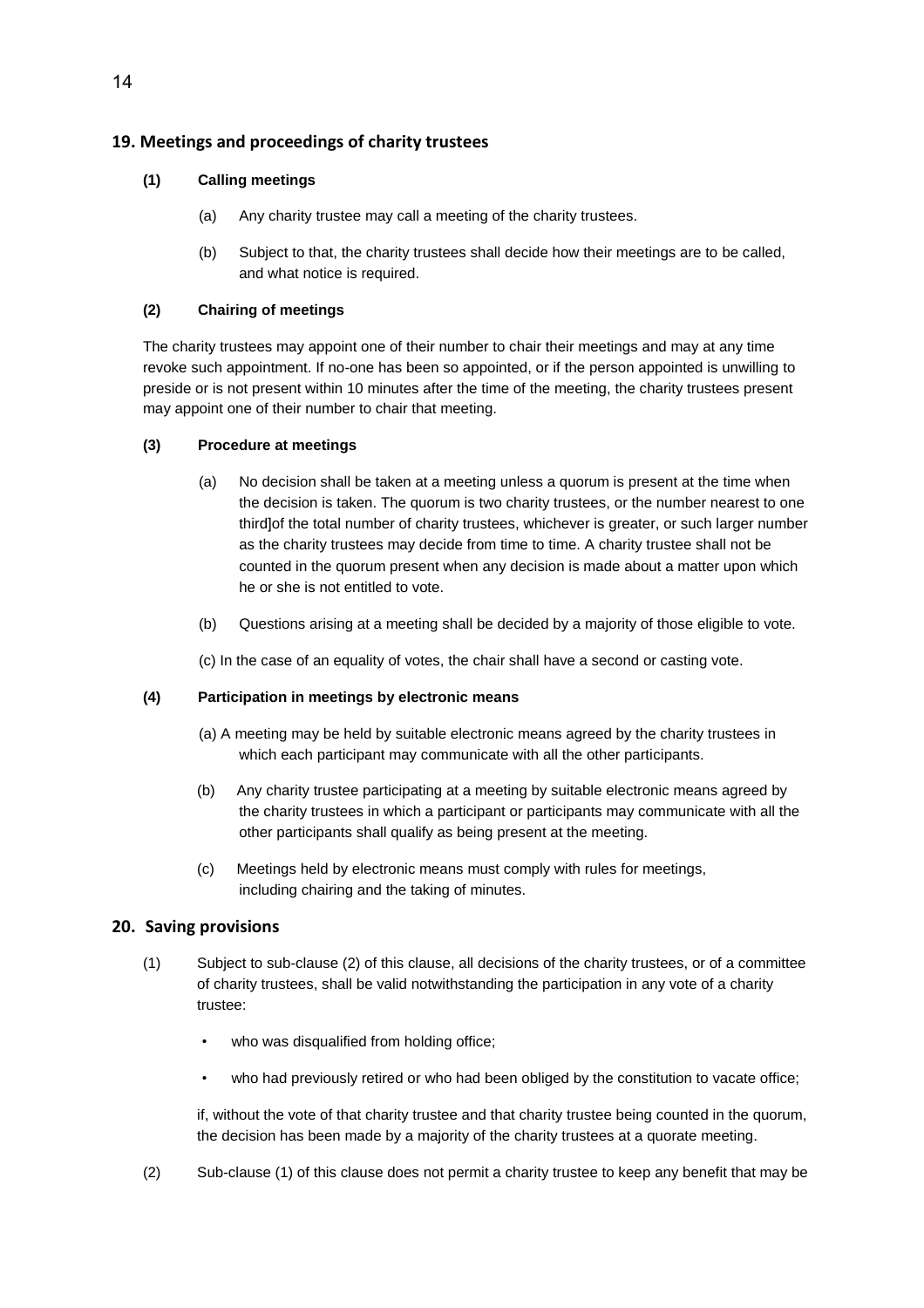conferred upon him or her by a resolution of the charity trustees or of a committee of charity trustees if, but for clause (1), the resolution would have been void, or if the charity trustee has not complied with clause 7 (Conflicts of interest).

# **21. Execution of documents**

- (1) The CIO shall execute documents by signature.
- (2) A document is validly executed by signature if it is signed by at least two of the charity trustees.

# **22. Use of electronic communications**

### **(1) General**

The CIO will comply with the requirements of the Communications Provisions in the General Regulations and in particular:

- (a) the requirement to provide within 21 days to any member on request a hard copy of any document or information sent to the member otherwise than in hard copy form;
- (b) any requirements to provide information to the Commission in a particular form or manner.

# **23. Keeping of Registers**

The CIO must comply with its obligations under the General Regulations in relation to the keeping of, and provision of access to, registers of its members and charity trustees.

### **24. Minutes**

The charity trustees must keep minutes of all:

- (1) appointments of officers made by the charity trustees;
- (2) proceedings at general meetings of the CIO;
- (3) meetings of the charity trustees and committees of charity trustees including: the names of the trustees present at the meeting; the decisions made at the meetings; and where appropriate the reasons for the decisions;
- (4) decisions made by the charity trustees otherwise than in meetings.

### **25. Accounting records, accounts, annual reports and returns, register maintenance**

- (1) The charity trustees must comply with the requirements of the Charities Act 2011 with regard to the keeping of accounting records, to the preparation and scrutiny of statements of accounts, and to the preparation of annual reports and returns. The statements of accounts, reports and returns must be sent to the Charity Commission, regardless of the income of the CIO, within 10 months of the financial year end.
- (2) The charity trustees must comply with their obligation to inform the Commission within 28 days of any change in the particulars of the CIO entered on the Central Register of Charities.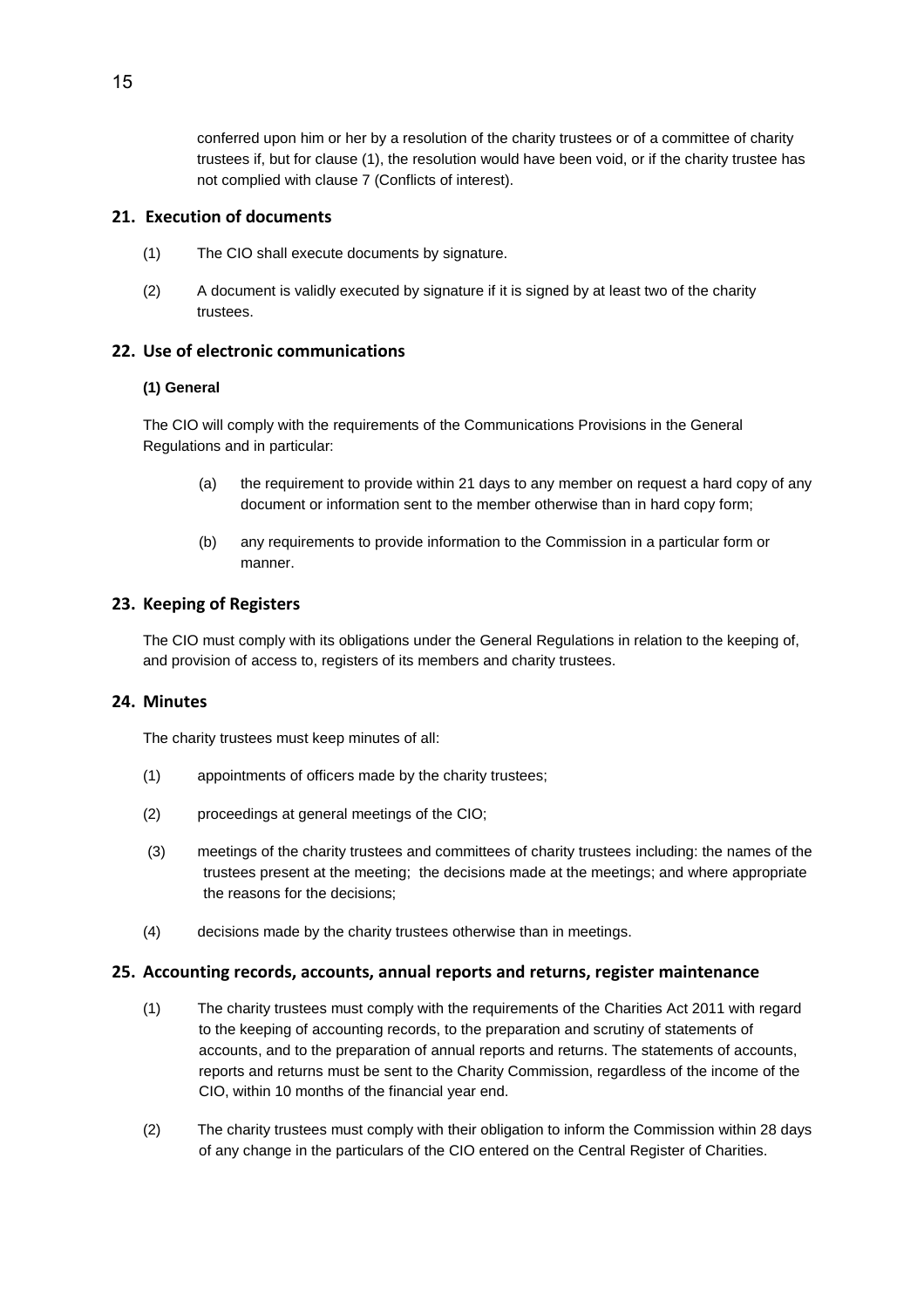### **26. Rules**

The charity trustees may from time to time make such reasonable and proper rules or bye laws as they may deem necessary or expedient for the proper conduct and management of the CIO, but such rules or bye laws must not be inconsistent with any provision of this constitution. Copies of any such rules or bye laws currently in force must be made available to any member of the CIO on request.

# **27. Disputes**

If a dispute arises between members of the CIO about the validity or propriety of anything done by the members under this constitution, and the dispute cannot be resolved by agreement, the parties to the dispute must first try in good faith to settle the dispute by mediation before resorting to litigation.

# **28. Amendment of constitution**

As provided by clauses 224-227 of the Charities Act 2011:

- (1) This constitution can only be amended:
	- (a) by resolution agreed in writing by all members of the CIO; or
	- (b) by a resolution passed by a 75% majority of votes cast at a general meeting of the members of the CIO.
- (2) Any alteration of clause 3 (Objects), clause 29 (Voluntary winding up or dissolution), this clause, or of any provision where the alteration would provide authorisation for any benefit to be obtained by charity trustees or members of the CIO or persons connected with them, requires the prior written consent of the Charity Commission.
- (3) No amendment that is inconsistent with the provisions of the Charities Act 2011 or the General Regulations shall be valid.
- (4) A copy of any resolution altering the constitution, together with a copy of the CIO's constitution as amended, must be sent to the Commission within 15 days from the date on which the resolution is passed. The amendment does not take effect until it has been recorded in the Register of Charities.

### **29. Voluntary winding up or dissolution**

- (1) As provided by the Dissolution Regulations, the CIO may be dissolved by resolution of its members. Any decision by the members to wind up or dissolve the CIO can only be made:
	- (a) at a general meeting of the members of the CIO called in accordance with clause 11 (Meetings of Members), of which not less than 14 days' notice has been given to those eligible to attend and vote:
		- (i) by a resolution passed by a 75% majority of those voting, or
		- (ii) by a resolution passed by decision taken without a vote and without any expression of dissent in response to the question put to the general meeting; or
	- (b) by a resolution agreed in writing by all members of the CIO.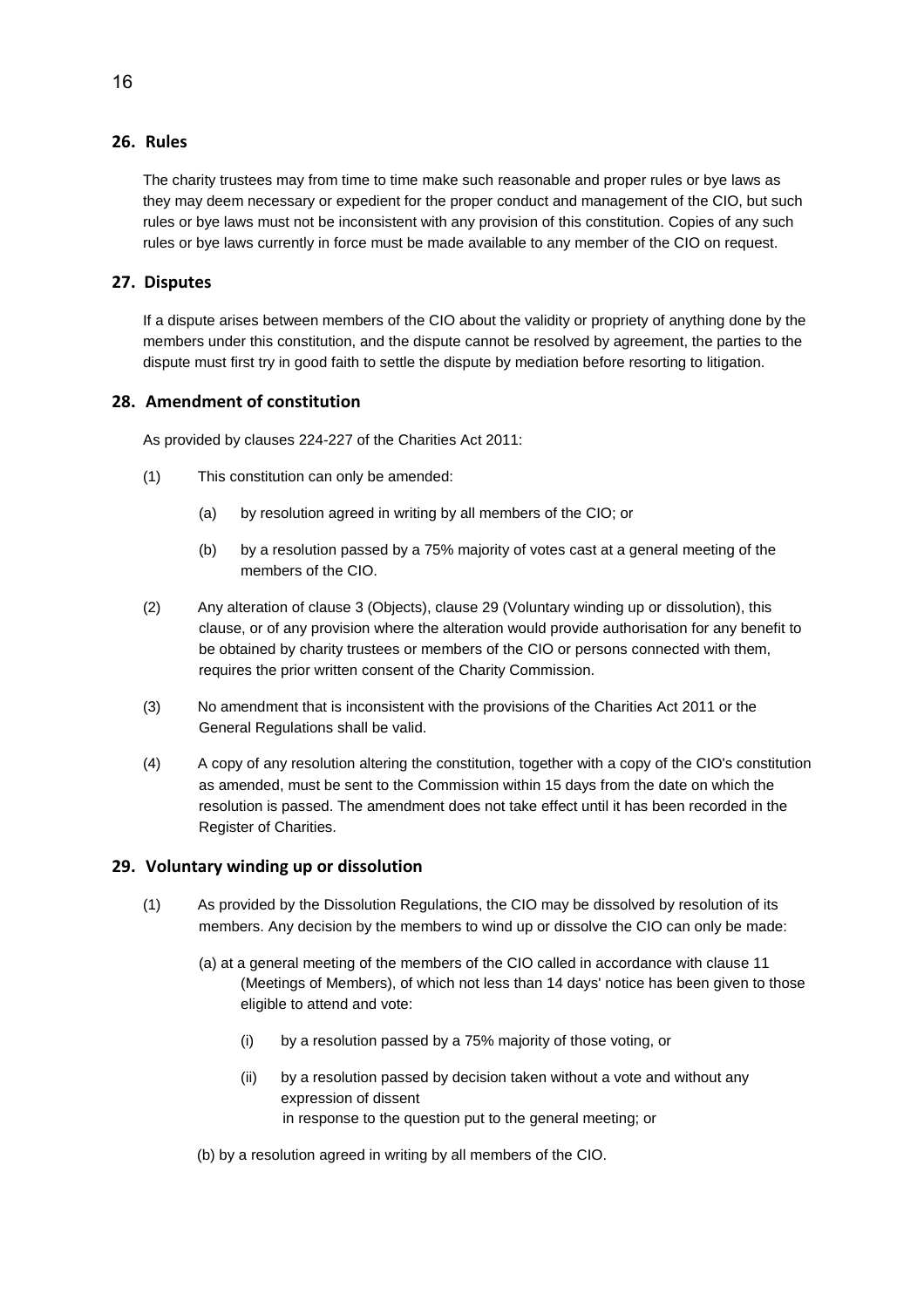- (2) Subject to the payment of all the CIO's debts:
	- (a) Any resolution for the winding up of the CIO, or for the dissolution of the CIO without winding up, may contain a provision directing how any remaining assets of the CIO shall be applied.
	- (b) If the resolution does not contain such a provision, the charity trustees must decide how any remaining assets of the CIO shall be applied.
	- (c) In either case the remaining assets must be applied for charitable purposes the same as or similar to those of the CIO.
- (3) The CIO must observe the requirements of the Dissolution Regulations in applying to the Commission for the CIO to be removed from the Register of Charities, and in particular:
	- (a) the charity trustees must send with their application to the Commission:
		- (i) a copy of the resolution passed by the members of the CIO;
		- (ii) a declaration by the charity trustees that any debts and other liabilities of the CIO have been settled or otherwise provided for in full; and
		- (iii) a statement by the charity trustees setting out the way in which any property of the CIO has been or is to be applied prior to its dissolution in accordance with this constitution;
	- (b) the charity trustees must ensure that a copy of the application is sent within seven days to every member and employee of the CIO, and to any charity trustee of the CIO who was not privy to the application.
- (4) If the CIO is to be wound up or dissolved in any other circumstances, the provisions of the Dissolution Regulations must be followed.

### **30. Interpretation**

In this constitution:

#### **"connected person"** means:

- (a) a child, parent, grandchild, grandparent, brother or sister of the charity trustee;
- (b) the spouse or civil partner of the charity trustee or of any person falling within subclause (a) above;
- (c) a person carrying on business in partnership with the charity trustee or with any person falling within subclause (a) or (b) above;
- (d) an institution which is controlled
	- (i) by the charity trustee or any connected person falling within sub-clause (a), (b), or (c) above; or
	- (ii) by two or more persons falling within sub-clause (d) (i), when taken together